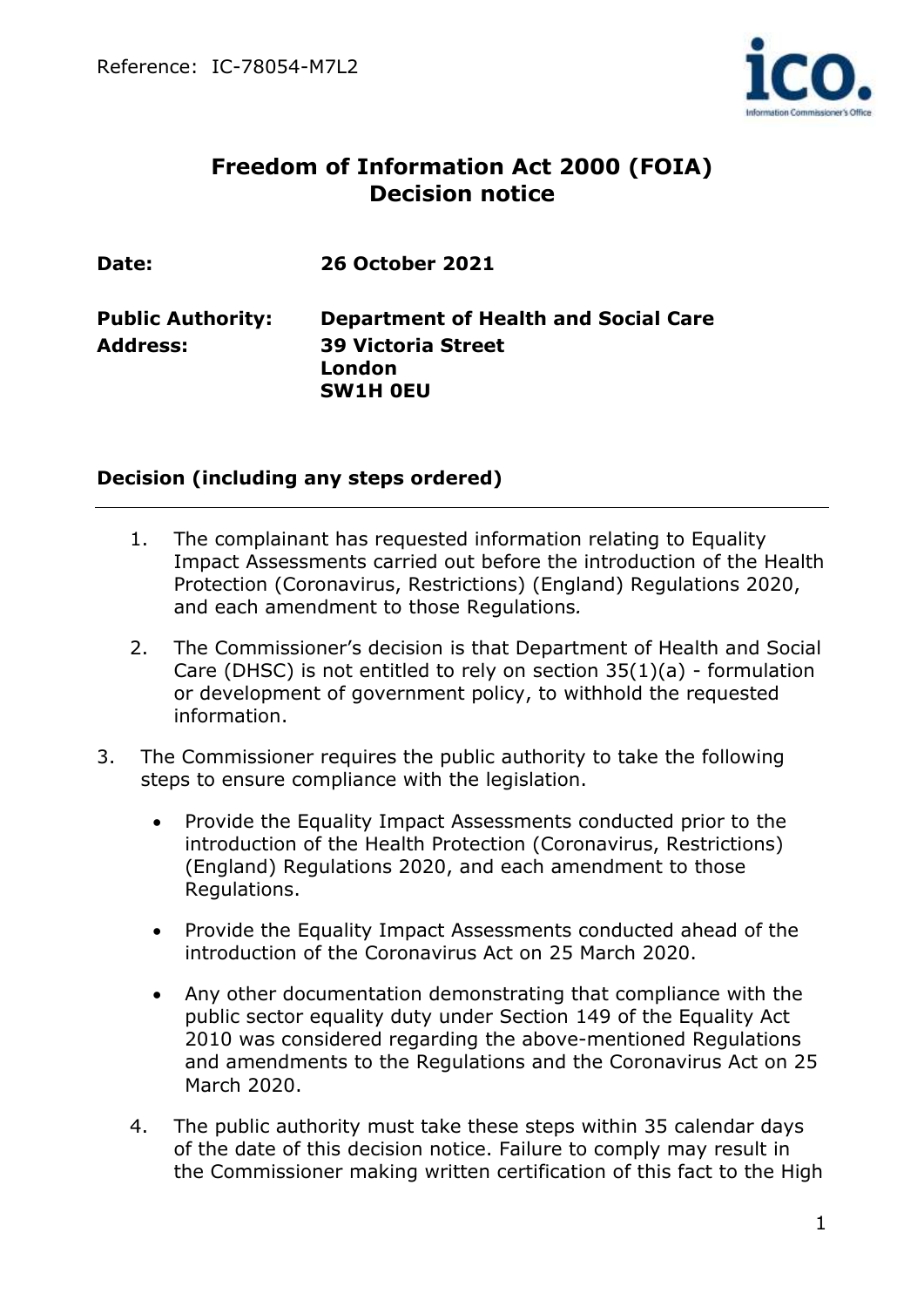

Court pursuant to section 54 of the Act and may be dealt with as a contempt of court.

#### **Request and response**

5. On 19 June 2020, the complainant wrote to DHSC and requested information in the following terms:

*"Please provide the following:*

- *1. Any Equality Impact Assessments conducted ahead of the introduction of the Health Protection (Coronavirus, Restrictions) (England) Regulations 2020, and each amendment to those Regulations.*
- *2. Any other documentation demonstrating that compliance with the public sector equality duty under Section 149 of the Equality Act 2010 was considered regarding the above-mentioned Regulations and amendments to the Regulations.*

*AND*

*Please provide the following:*

- *1. Any Equality Impact Assessments conducted ahead of the introduction of the Coronavirus Act on 25 March 2020.*
- *2. Any other documentation demonstrating that compliance with the public sector equality duty under Section 149 of the Equality Act 2010 was considered regarding the Coronavirus Act on 25 March 2020."*
- 6. DHSC responded on 17 July 2020 and confirmed the information was held. However, DHSC refused to provide it citing section 35(1)(a) FOIA as its basis for doing so.
- 7. Following an internal review DHSC wrote to the complainant on 14 October 2020 and maintained its reliance on section 35.

### **Scope of the case**

- 8. The complainant contacted the Commissioner on 16 December 2020 to complain about the way their request for information had been handled.
- 9. The Commissioner considers the scope of this case to be to determine if DHSC is entitled to rely on section 35(1)(a) to withhold the requested information.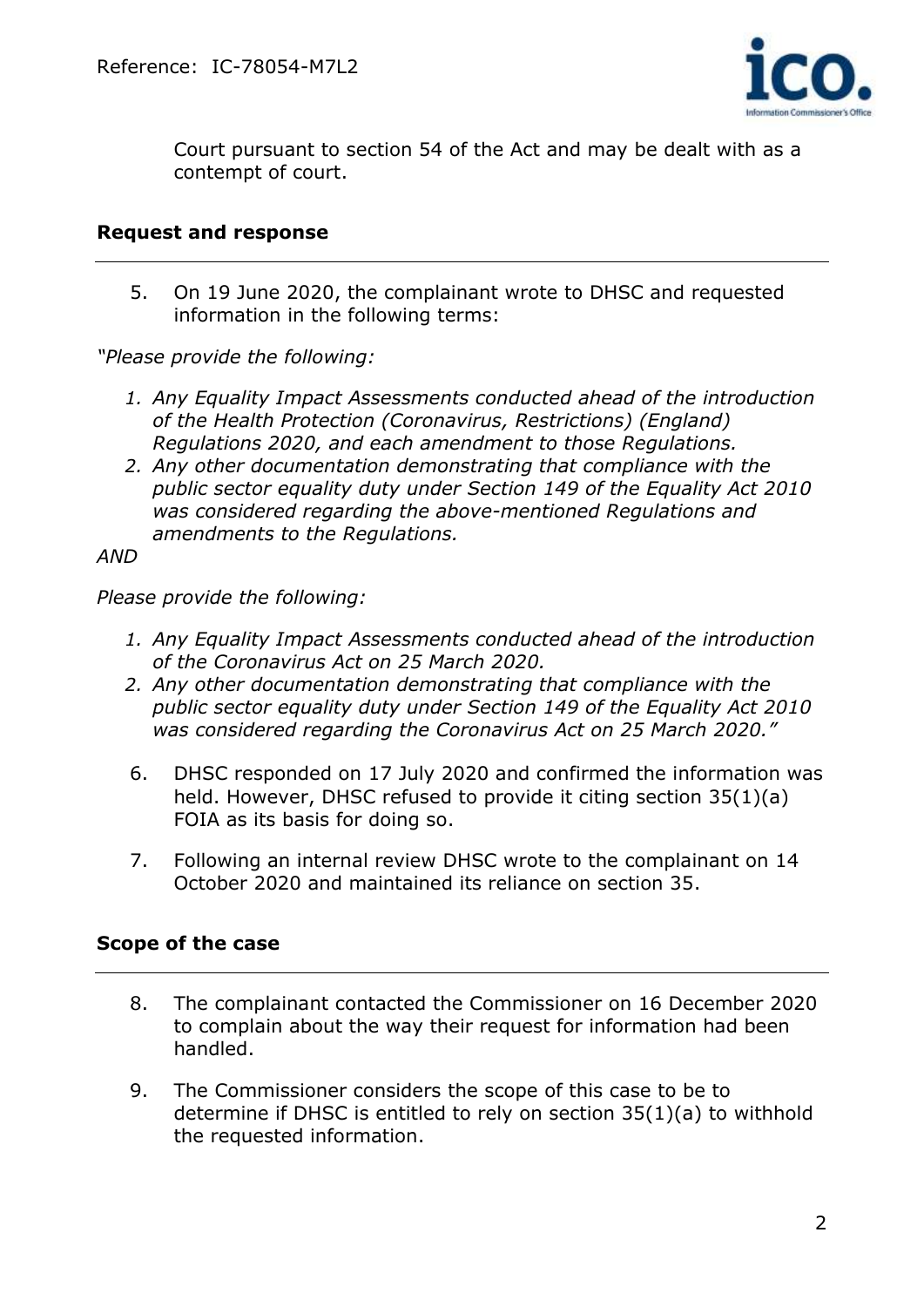

### **Reasons for decision**

### **Section 35(1)(a) – formulation or development of government policy**

10. Section 35(1)(a) FOIA provides that:

*"Information held by a government department or by the Welsh Assembly Government is exempt information if it relates to -*

- *(a) the formulation or development of government policy"*
- 11. Section 35 is a class based exemption, therefore if information falls within the description of a particular sub-section of 35(1) then this information will be exempt; there is no need for the public authority to demonstrate prejudice to these purposes.
- 12. The Commissioner takes the view that the 'formulation' of policy comprises the early stages of the policy process – where options are generated and sorted, risks are identified, consultation occurs, and recommendations/submissions are put to a Minister or decision makers.
- 13. 'Development' may go beyond this stage to the processes involved in improving or altering existing policy such as piloting, monitoring, reviewing, analysing or recording the effects of existing policy.
- 14. Whether information relates to the formulation or development of government policy is a judgement that needs to be made on a case by case basis, focussing on the content of the information in question and its context.
- 15. The Commissioner considers that the following factors will be key indicators of the formulation or development of government policy:
	- the final decision will be made either by the Cabinet or the relevant Minister;
	- the government intends to achieve a particular outcome or change in the real world; and
- the consequences of the decision will be wide-ranging.
- 16. In its submissions to the Commissioner DHSC explained it considers this information relates to the ongoing development of policy in response to the COVID-19 pandemic. It further explained that at the time of the original request, it was in the process of relaxing restrictions and believed that releasing the requested information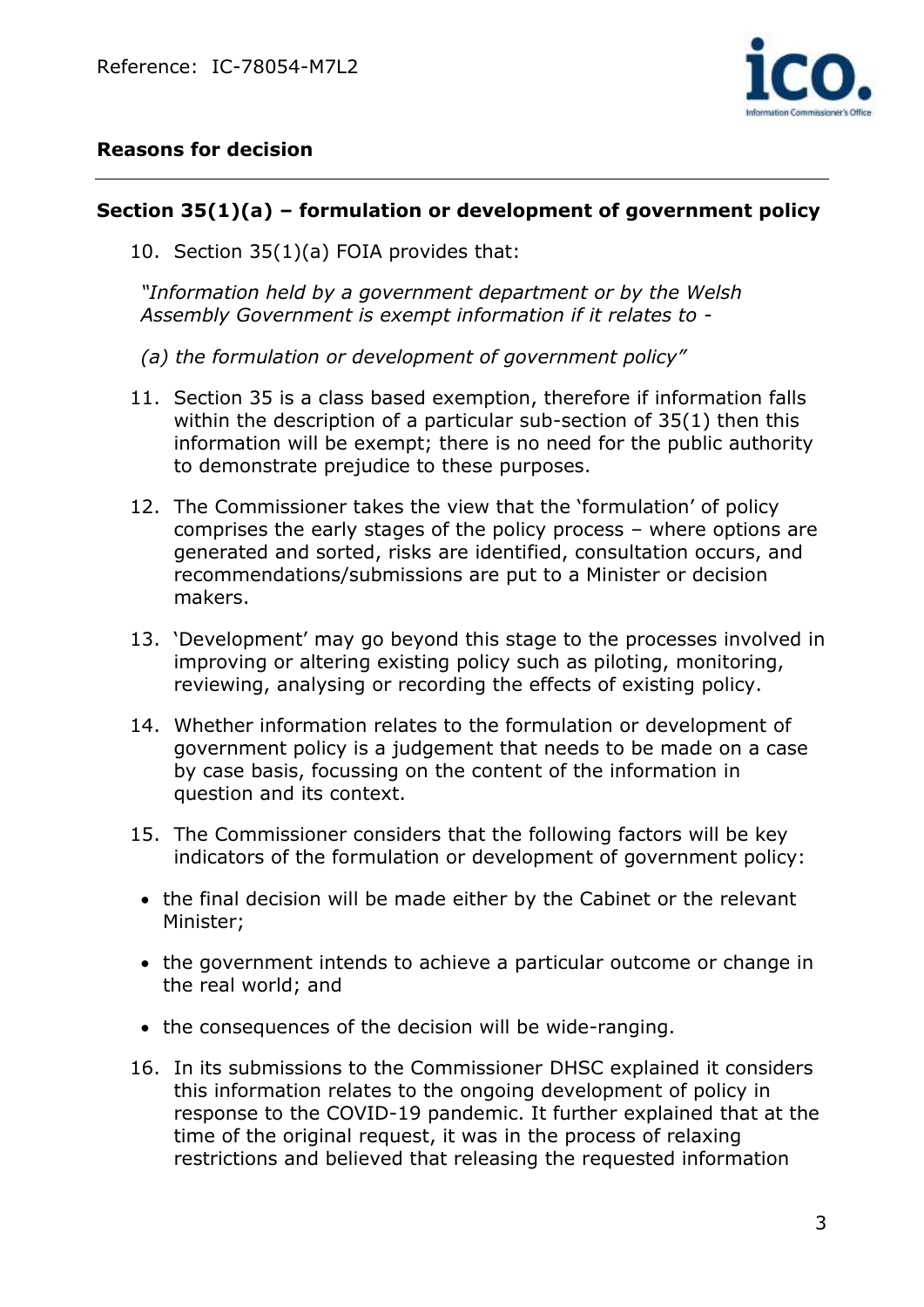

may have prejudiced decision making and negatively influenced public behaviours.

- 17. DHSC maintained it is still necessary to withhold the documents requested as the Government's response against COVID-19 is still ongoing, and policy development still active, as outlined in the 'COVID-19 Response: Autumn and Winter Plan' publication. As the publication states, 'the Government must continue to monitor the data and prepare contingencies'.
- 18. This means that, although most restrictions have been removed under Step 4 of the roadmap for easing restrictions, the Government may need to take additional measures to manage the virus during periods of higher risk, such as a mandatory vaccine-only certification policy and legally mandating face coverings in certain settings. Therefore, the information requested remains highly relevant to future policy decisions, particularly what, if any, restrictions should be reintroduced in response to an unsustainable rise in cases of COVID-19 and pressure on the NHS over the autumn and winter.
- 19. It is clear that the information requested meets the key indicators referred to above and the Commissioner considers that the exemption is engaged.

### **Public interest test**

- 20. Section 35 is a qualified exemption and therefore the Commissioner must consider whether, in all the circumstances of the case, the public interest in maintaining the exemption contained at section 35(1) outweighs the public interest in disclosing the information.
- 21. The relevance and weight of the public interest arguments will depend entirely on the content and sensitivity of the particular information in question and the effect its release would have in all the circumstances of the case. Once a policy decision has been finalised and the policy process is complete, the sensitivity of information relating to that policy will generally start to wane, and public interest arguments for protecting the policy process become weaker. If the request is made after the policy process is complete, that particular process can no longer be harmed

### **Public interest arguments in favour of disclosing the information**

22. DHSC recognises the public interest in disclosing information to enable the public to understand government policy. In that spirit, it has published documentation demonstrating compliance with the Public Sector Equality Duty (PSED) regarding the introduction of the Coronavirus Act 2020, specifically the Equality Impact Assessment.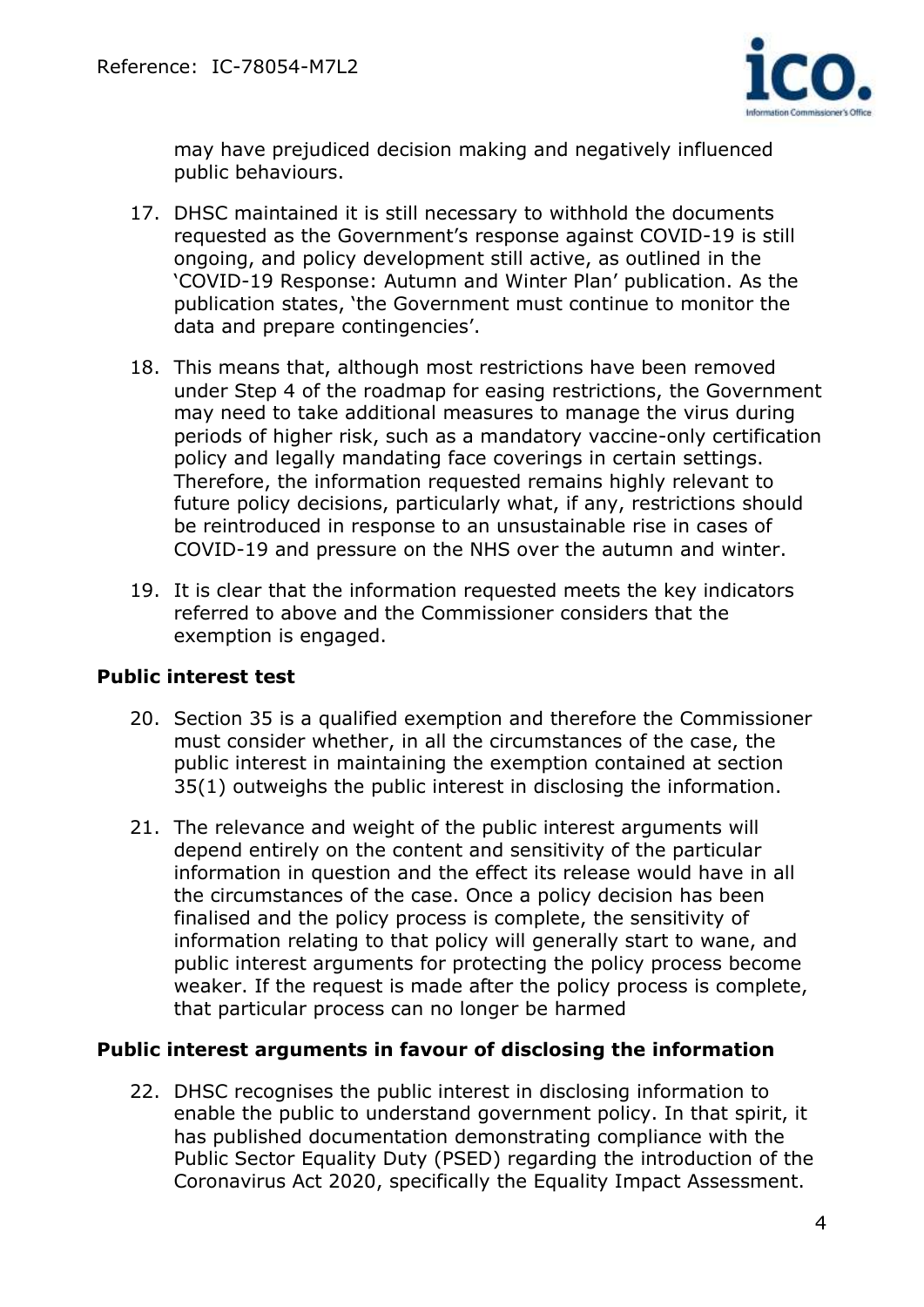

- 23. The Equality Impact Assessment is developed to identify areas for monitoring and mitigation after the decision to introduce a policy is made. The decision to disclose this information was based on the understanding that the provisions included in the Coronavirus Act 2020 would likely exist for a significant period of up to two years, and in some cases longer and, therefore, give sufficient time to monitor and address negative impacts identified in the assessments.
- 24. The two-monthly reports published on the Coronavirus Act 2020 outline which provisions remain active and explain how these provisions have been used in the previous period.

#### **Public interest arguments in favour of maintaining the exemption**

- 25. The decision to withhold this information is based on the understanding that the Regulations were of temporary application of a matter of months. This means that equality impacts were less readily identifiable and, thus, less amenable to mitigation in the time available.
- 26. The Coronavirus Act 2020 developed policies for existing services and, therefore, the analytical groundwork had been laid previously. This meant that the policies introduced were more familiar, and the equality assessment documents more suitable for publication.
- 27. The Regulations, however, included restrictions for which there was no precedent, and, therefore, no historic data points to work from, which meant the related equality assessment was more speculative, and identified broad areas of concern rather than specific impacts.
- 28. Although the Coronavirus Act 2020 and the Regulations share an objective of managing and mitigating the risks of the COVID-19 pandemic, they differ in their implications for the public. The Coronavirus Act 2020 focused on measures to support the public, businesses and public services, including the NHS, through the pandemic more generally.
- 29. The Regulations, however, focused on restrictions and related enforcement. DHSC considered that the documents requested relating to the Regulations necessarily describe enforcement risks and differential impacts on the basis of protected characteristics. It therefore does not believe it is within the public interest to publish these documents for the Regulations given this focus.
- 30. Instead, withholding these documents enables it to continue to work to identify and address impacts on protected groups and avoids the possible risk of enforcement challenges arising from this information becoming public.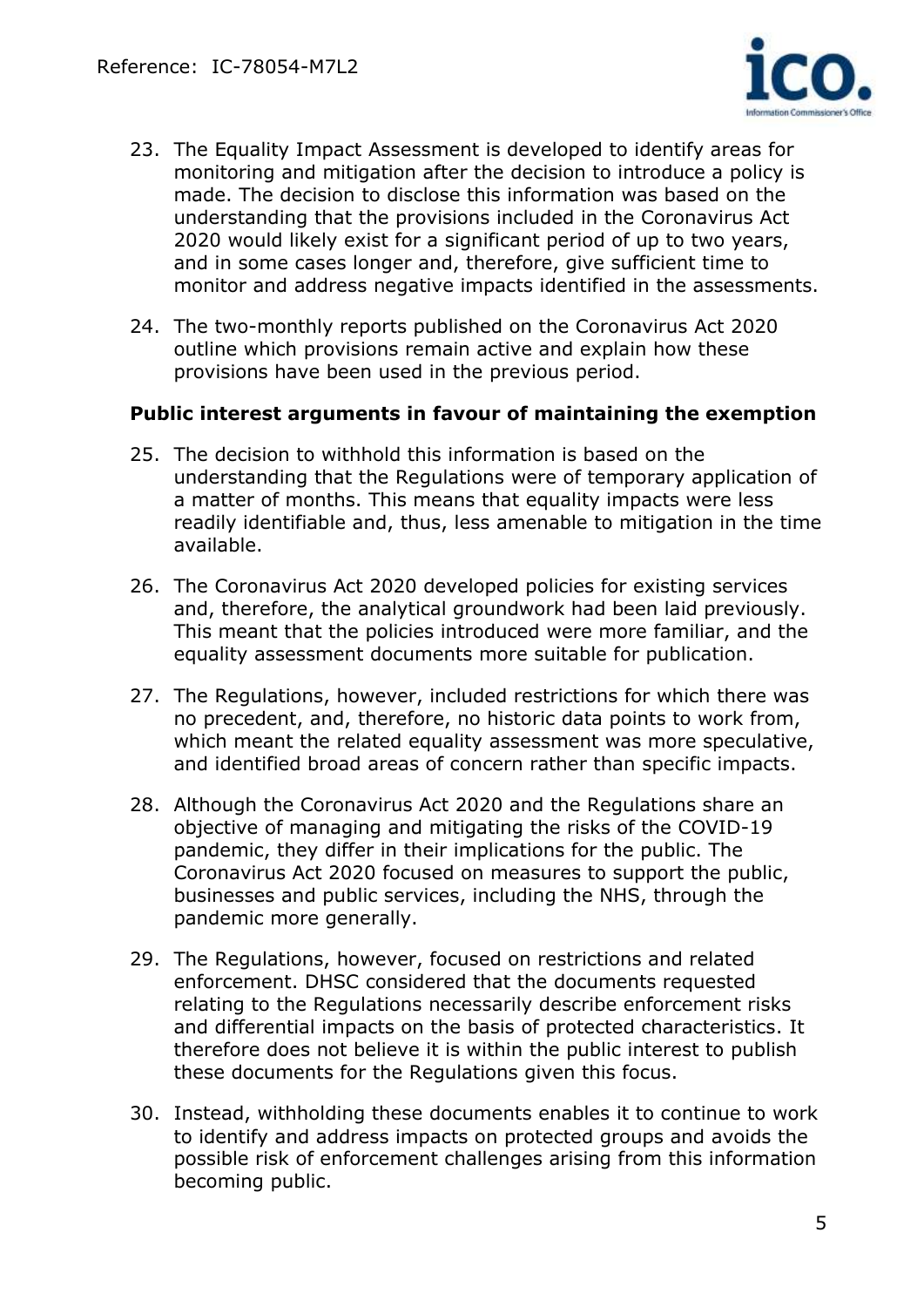

- 31. The DHSC said it understood the complainant may be dissatisfied with the decision to withhold the requested documents for the Regulations. However, several documents that include information relevant to the request are already in the public domain. For example, Public Health England (PHE) published a report on disparities in the risk and outcomes of COVID-19 and the Government has published quarterly reports from the Minister of Equalities and Race Disparity Unit on progress made to address COVID-19 health inequalities. Additionally, as understanding of the virus, restrictions and public behaviour improved, DHSC introduced or amended measures to address some of these inequalities. For example, it introduced support bubbles in June 2020 to mitigate the risk of isolation for single adult households.
- 32. DHSC maintained that the remaining withheld information remains highly sensitive. It is not in the public interest to reveal information that may compromise the candour of discussion or lead to unwarranted and dangerous anticipation of the direction of policy and related restrictions in response to the status of the COVID-19 pandemic over the autumn and winter period.
- 33. In addition to the reasons outlined above, DHSC understands the section 35 exemption is intended to ensure the possibility of public exposure does not deter full, candid and proper deliberation of policy formulation and development, including the exploration of all options. Section 35 recognises that the formulation and conduct of future government policy in this area could be negatively impacted by the disclosure of information relating to these discussions.
- 34. The effective conduct of relations with other departments depends on maintaining trust and confidence. To formulate policy and provide advice, these relationships require the free and frank exchange of information between departments.
- 35. Civil servants and subject experts need to be able to engage internally in discussion on all policy options in order to expose their merits and possible implications as appropriate. The candour with which this engagement depends will be affected by the assessment of whether the content of such discussions will be disclosed. Premature disclosure of information protected under section 35 could prejudice good working relationships and the neutrality of civil servants. The public interest lies in maintaining free and frank discussion in order to maintain the quality of discussion and effectiveness of the policy decision-making process.
- 36. Additionally, disclosure of the requested information could make it less likely that individuals comply with Government guidance and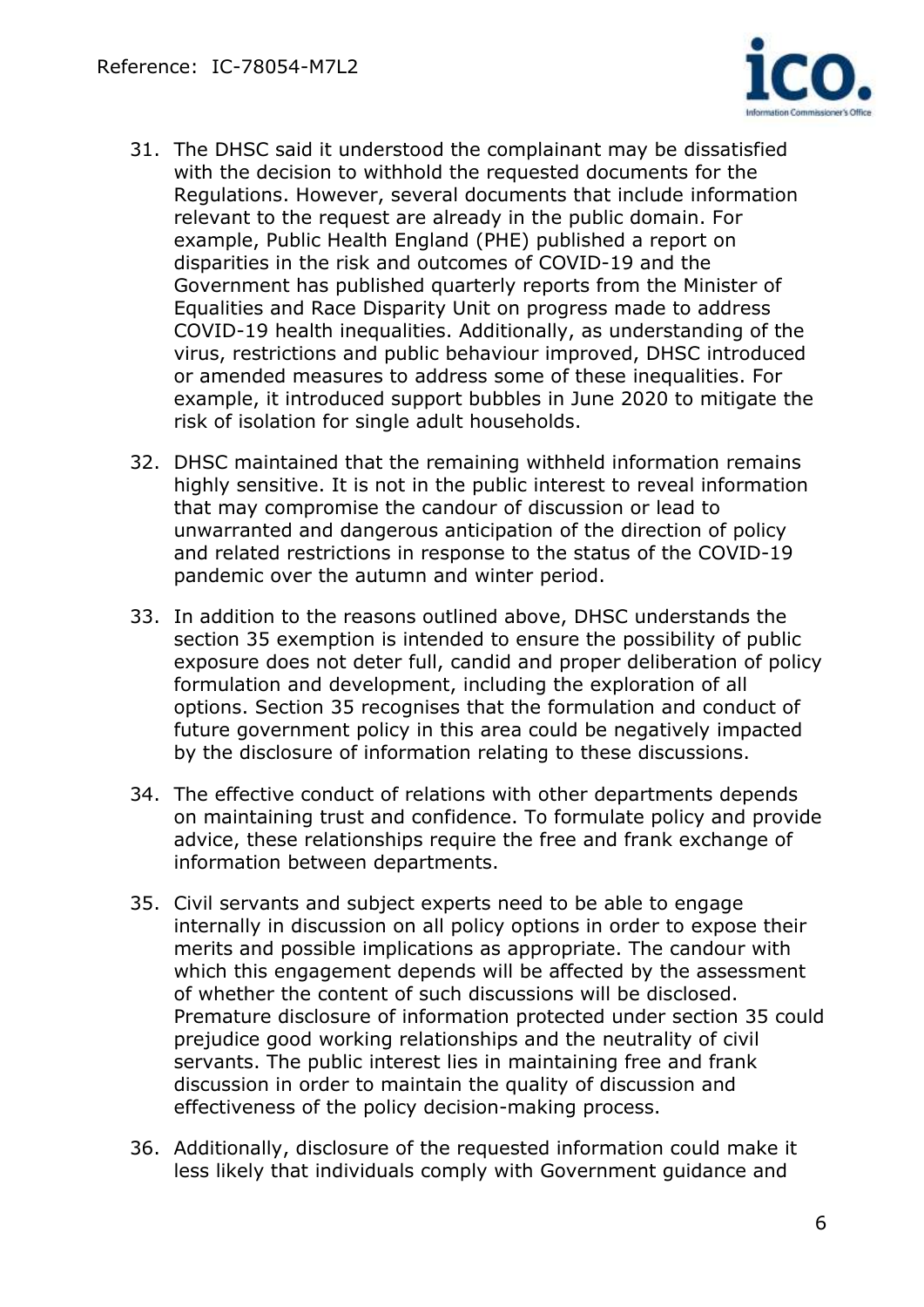

regulations that are designed to slow the transmission of COVID-19 and, therefore, risk greater transmission.

37. For the reasons given, the DHSC believes it is in the public interest to maintain the exemption and withhold the information.

#### **Balance of the public interest**

- 38. A key concern motivating the decision to withhold the requested information is that disclosure is likely to undermine the Government's response to the COVID-19 pandemic and make future policymaking less effective.
- 39. Although there is strong evidence to support the effectiveness of vaccines in reducing the likelihood of infection leading to hospitalisation or death, vaccines do not fully eradicate the risks of COVID-19. Additionally, some restrictions remain in place, including self-isolation and select international travel restrictions.
- 40. The uncertainty surrounding the progression of the pandemic over the coming months means this is an area of ongoing and active policymaking. As demonstrated by the Government's 'Autumn and Winter Plan', there is a possibility that further measures may be required to help manage the virus during periods of higher risk. The DHSC believes it is critical that civil servants, subject experts and analysts across departments can engage in proper deliberation of policy formulation and development, without concern for premature disclosure.
- 41. DHSC identified several documents already in the public domain that evidence compliance with the public sector equality duty for both the Coronavirus Act 2020 and the Regulations. It believes this offers the public access to information that explains and justifies why the decisions were taken.
- 42. A decision to release further information is likely to undermine the ministerial decision-making process and quality of future policy.

### **The complainant's position**

43. The complainant stated the Health Protection (Coronavirus, Restrictions) (England) Regulations constituted an historic and unprecedented incursion into civil liberties in this country. They were unprecedented in criminalising en-masse previously lawful, everyday behaviours: requiring people to remain in their homes and restricting with whom they could associate.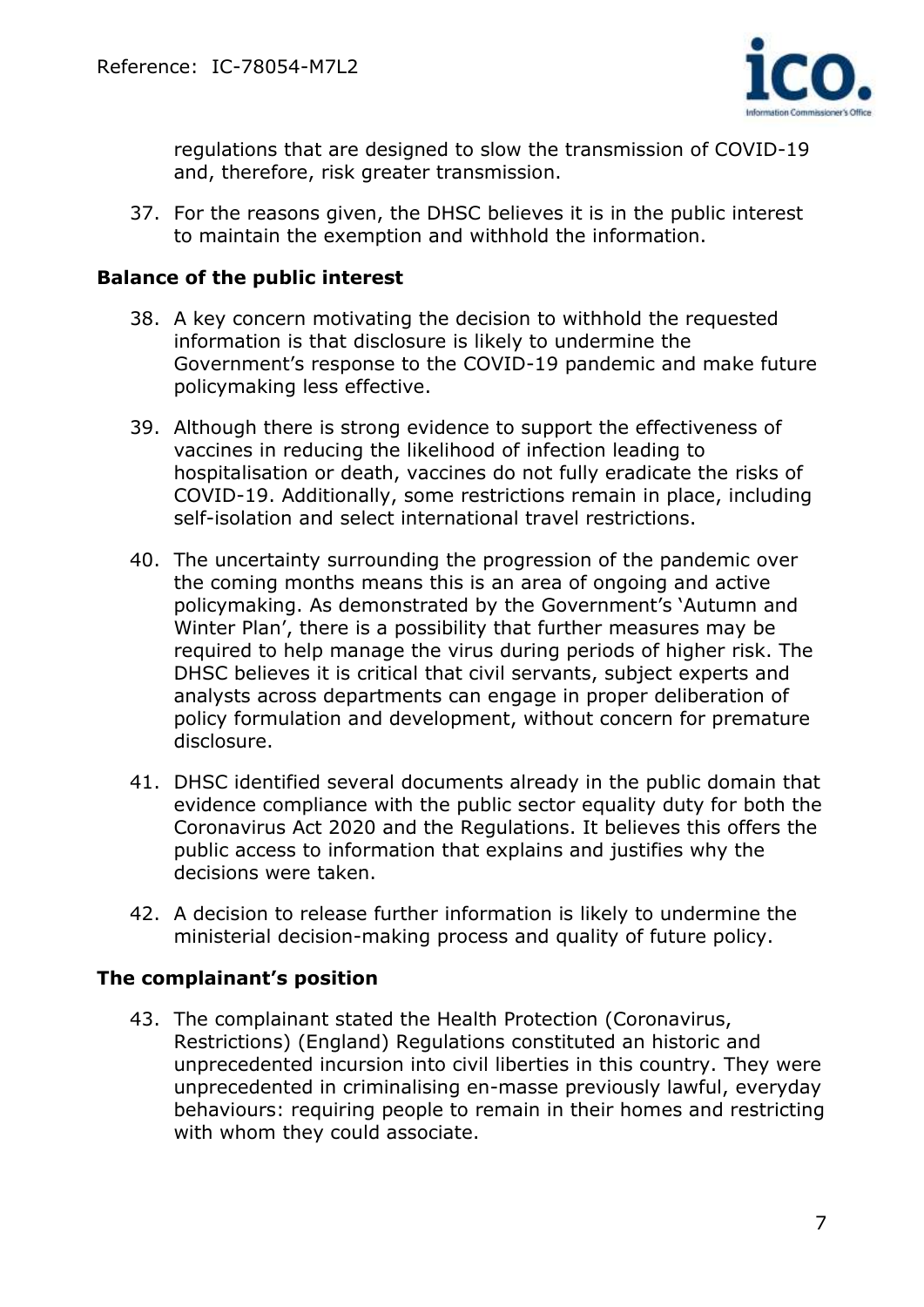

- 44. They also considered that the implementation of the various measures provided for in the Coronavirus Regulations had significant equalities implications, in the sense that it would appear that the Regulations had (or, at least, were capable of having) differential impacts upon persons with particular protected characteristics under the Equality Act 2010. It cannot sensibly be doubted that the Coronavirus Regulations, and the processes which led to their formulation and implementation, are matters of the most acute public concern.
- 45. First, this is information relating to policy decisions which have already been finalised. The Commissioner has consistently recognised that, once the policy formulation process is finalised, the sensitivity of information relating to that process will generally start to wane, and the public interest arguments for protecting the policy process become weaker.
- 46. The complainant did not believe there was any on-going formulation or development of policy in relation to the Coronavirus Regulations. The Regulations are discrete pieces of legislation, each of which have already been enacted and in some cases subsequently repealed. Therefore, the DHSC cannot argue that the disclosure of the requested information would impact upon the development of policy relating to the (previously enacted) Coronavirus Regulations.
- 47. Instead, the DHSC appears to be arguing that disclosure of the requested information would affect other, future policy debates. In its refusal decision, the DHSC states that

*"[t]here has been an in depth and ongoing assessment as to the impacts of the Government's policy, including on groups with protected characteristics, and [sic] has informed decision making. The assessments continue to form an active part of the decisionmaking process going forward."*

- 48. The DHSC further states that "the section 35 exemption is intended to ensure that the possibility of public exposure does not deter from full, candid and proper deliberation of policy formulation and development". This is the epitome of a generic chilling effect argument about unspecified future policy debates and should be given no weight.
- 49. The complainant also noted that the Commissioner and the Information Tribunal have recognised that, in a staged policy development process, there may be 'significant landmarks' after which the sensitivity of information starts to wane. Therefore, the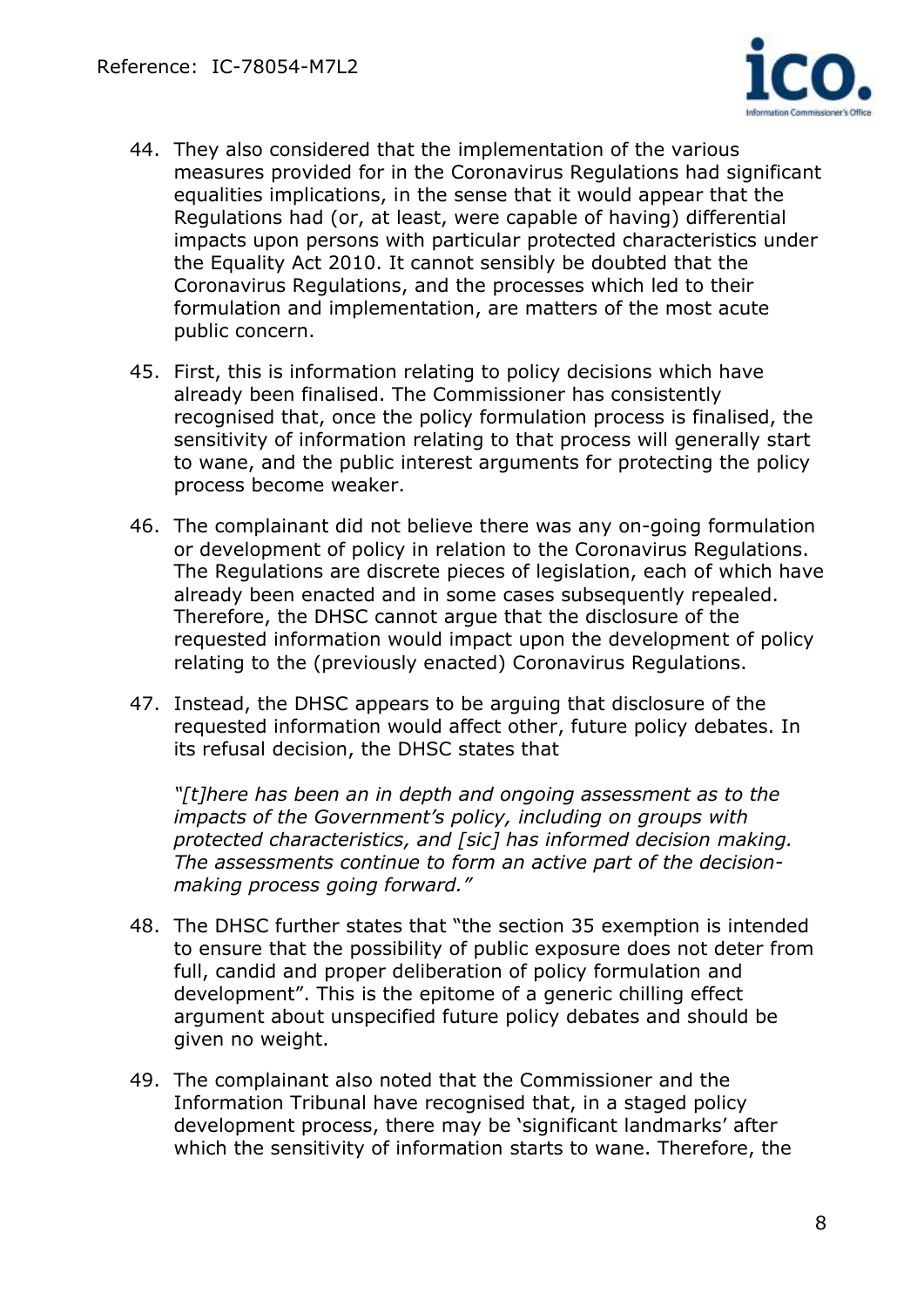

passage (and repeal) of the various iterations of the Coronavirus Regulations are, self-evidently, such a landmark.

- 50. Secondly, it is difficult to overstate the public interest in the decision-making process behind the Coronavirus Regulations being made available for public scrutiny, particularly as it relates to the Public Sector Equality Duty (PSED). The Regulations were immensely intrusive and restrictive.
- 51. The complainant argued it is of critical importance that the DHSC properly considered the impact that these restrictions would have on people with protected characteristics, who include some of the most vulnerable members of society.

*"The reason why the PSED is so important is that it requires a public authority to give thought to the potential impact of a new policy which may appear to it to be neutral but which may turn out in fact to have a disproportionate impact on certain sections of the population" (R (Bridges) v Chief Constable of South Wales Police [2020] EWCA Civ 1058).* 

- 52. The complainant further argued there is an extremely strong public interest in the requested information being made available for public scrutiny, so that proper consideration can be given as to whether equalities law was complied with, and the rights of people with protected characteristics adequately safeguarded, in the context of the most severe mass restrictions on people's civil liberties in modern history. Without publication of the requested information there is simply no way for the public to be satisfied that there was compliance.
- 53. The complainant has notified the Equality and Human Rights Commission of the DHSC's refusal to publish the requested information, and their position is that: *"All public bodies should be in a position to demonstrate how they have met the PSED when making legal and policy decisions. Publication of information to this effect is important to demonstrate that the duty has been complied with and is also vital to facilitate effective scrutiny and promote further understanding of the duty."*
- 54. Thirdly, the requested information should already be in the public domain. The DHSC has a duty to publish the requested information, and it is in breach of that duty. Regulation 4 of The Equality Act 2010 (Specific Duties and Public Authorities) Regulations 2017 requires the DHSC to publish information annually demonstrating its compliance with the PSED. As far as the complainant is aware, DHSC last complied with this obligation in March 2019.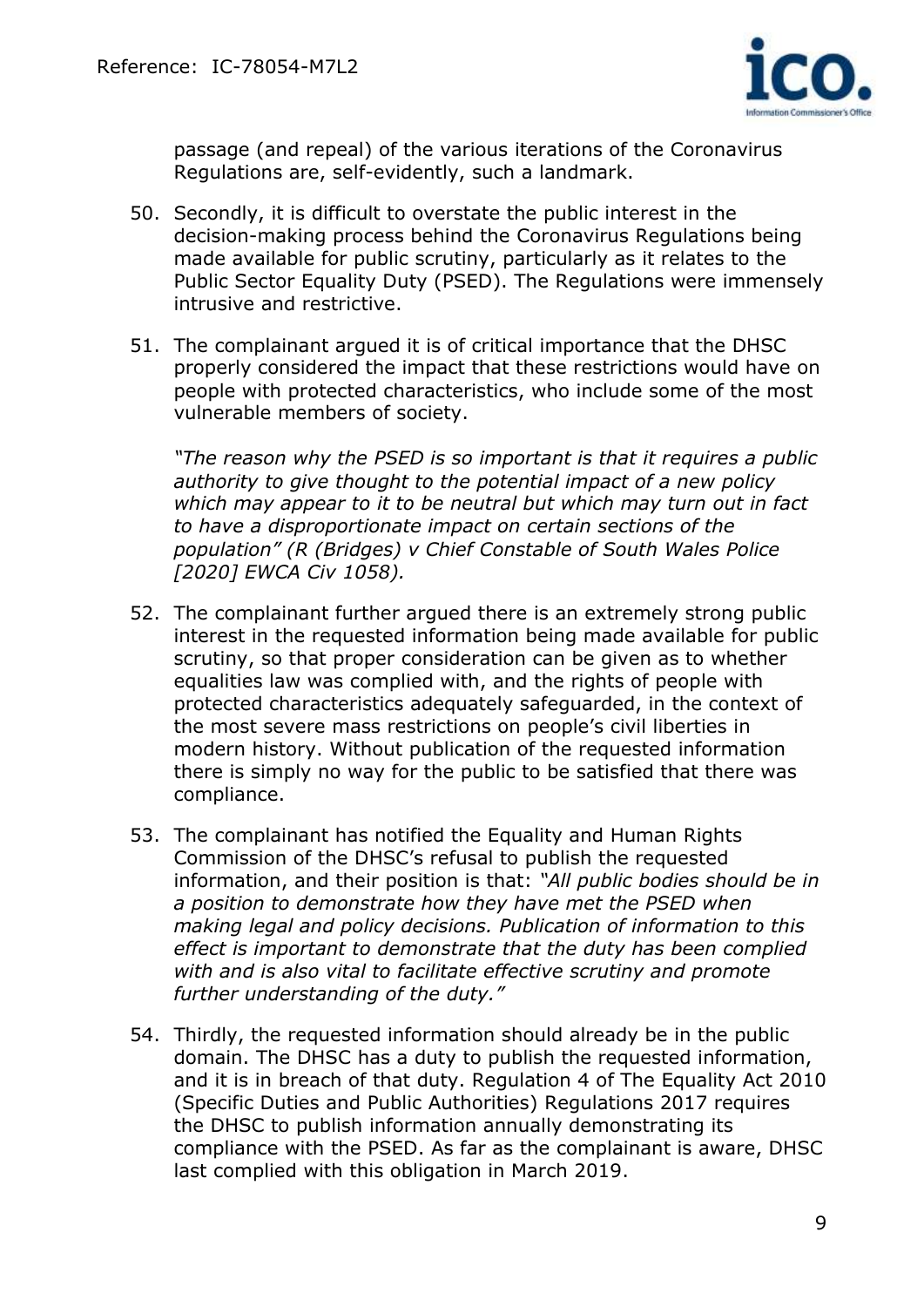

### **The Commissioner's decision**

- 55. The Commissioner acknowledges the massive restrictions imposed by The Health Protection (Coronavirus, Restrictions) (England) Regulations and the impact on those with protected characteristics cannot be ignored.
- 56. It is clear that the Government was under a strong obligation to ensure that any measures introduced would not have a disproportionate impact on particular sections of the population.
- 57. However, the Commissioner also acknowledges that when the Regulations were introduced in March 2020 it was still early in the pandemic and there was little information available on which to base any EIAs. As pointed out by DHSC, equality impacts in areas such as working from home, had no precedent and no historic data points to work from, meaning the related assessment was more speculative, identifying broad areas of concern rather than specific impacts.
- 58. The Coronavirus Act 2020 itself developed policies for existing services and, consequently, the analytical groundwork had been laid previously. This meant that the policies introduced were more familiar, and the equality assessment documents more suitable for publication.
- 59. The Commissioner is not persuaded by the argument that the withheld information relates to finalised policy decisions as the withheld information will continue to feed into work to identify and address impacts on protected groups, thereby continuing to develop policy.
- 60. The Commissioner is satisfied that the documentation already published demonstrating compliance with the PSED regarding the introduction of the Coronavirus Act 2020 goes some way to addressing the public interest around the consideration of equality impacts.
- 61. Although she is mindful that the complainant is concerned DHSC has yet to publish its annual information demonstrating its compliance with the PSED, the Commissioner notes the 2019 report states:

*"The specific duties in England commenced in September 2011 and require relevant public bodies to publish information to demonstrate their compliance with the Public Sector Equality Duty at least annually from January 2012, and to set and publish equality objectives at least every four years from April 2012.*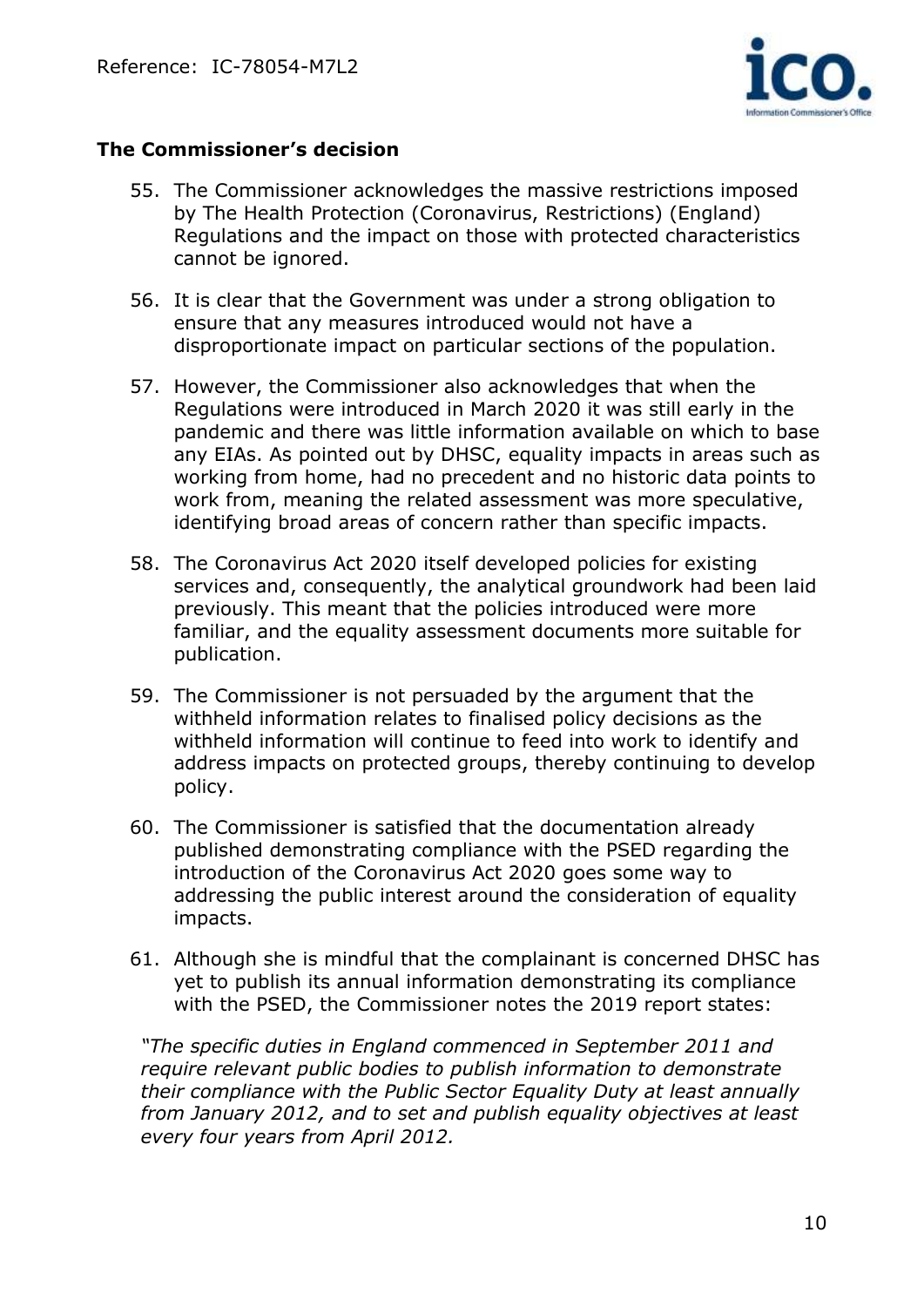

*This publication provides information on the delivery of equality objectives published in 2015. It explains how DHSC has complied to the Public Sector Equality Duty in delivering its services and functions in 2018-2019."*

- 62. Therefore she considers that it is entirely probable that the next report was due on March 2020, the exact time the pandemic was beginning to have a serious global impact. Unsurprisingly this is likely to have caused Government and DHSC to refocus on the emerging crisis rather than attempting to comply with a reporting timetable.
- 63. The Commissioner is not quoting from any direct source on this matter, but rather, taking a common sense view in the circumstances, that usual activities would likely have been suspended or postponed.
- 64. Having considered all the circumstances of the case, the Commissioner is satisfied that the exemption is engaged. However given that the information should already be in the public domain by way of its annual 'reporting' of compliance there appears to be little justification for it being withheld.
- 65. DHSC stated several documents that include information relevant to the request are already in the public domain (para 30). Although this goes some way to satisfying the public interest, DHSC has not, in the Commissioner's view justified why the withheld information is more sensitive.
- 66. Furthermore, the Commissioner is not persuaded by the argument of the 'chilling effect'. Although it is generally accepted that there needs to be a full and frank exchange of views when formulating policy, by the time of the request the regulations had come into force, albeit only just.
- 67. It appears that the withheld assessments are those that fed into the regulations themselves and it is difficult to see how these will affect future policy making. Any future assessments would be based on the regulations in force and the circumstances at that time, and consequently, that would be the information feeding into any future policy decisions.
- 68. Based on all the above the Commissioner considers that the public interest rests in favour of disclosing the withheld information.